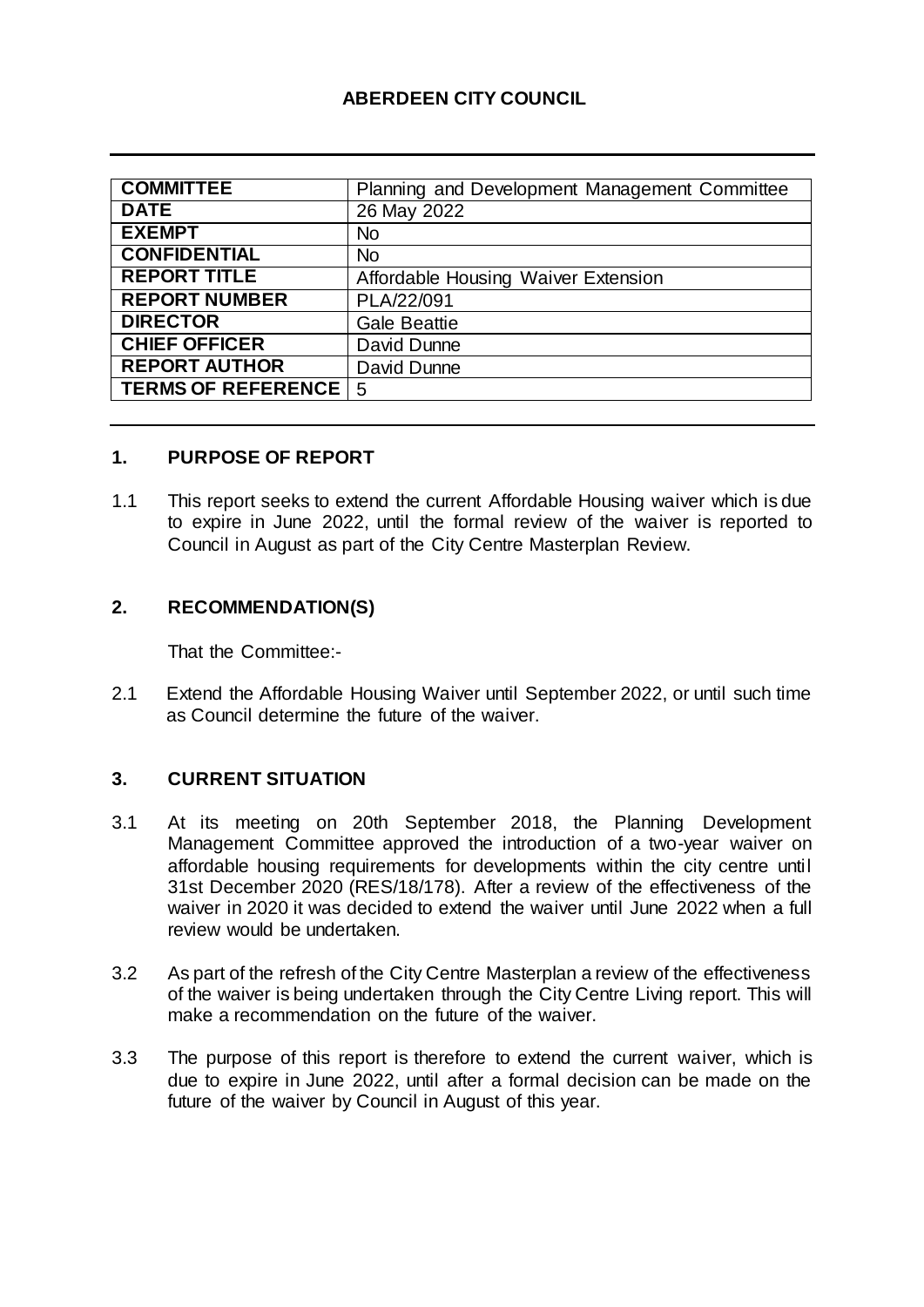#### **4. FINANCIAL IMPLICATIONS**

4.1 There are no direct financial implications arising from the recommendations of this report.

## **5. LEGAL IMPLICATIONS**

- 5.1 There is a risk that the decision to extend the waiver on affordable housing contributions for developments in the city centre may be challenged by third parties; particularly from city centre peripheral and non-city centre developments who are required to make contributions towards affordable housing. However, the risk of a successful challenge is considered to be low. This is because there is evidence that the waiver is required in the City Centre, as outlined in the City Centre Living Study, and because financial viability can be a material consideration and is detailed as a consideration in terms of the Supplementary Guidance. In addition, and in line with Supplementary Guidance: Affordable Housing, the Planning Authority shall continue to negotiate with all developers and consider the impact of viability of the development and affordable housing contributions.
- 5.2 Sections 25 and 37 of the Town and Country Planning (Scotland) Act 1997 requires the Planning Authority, when determining applications for planning permission, to determine in accordance with the provisions of the development plan unless material considerations indicate otherwise. The Planning Authority will continue to determine applications in line with legislation.

## **6. ENVIRONMENTAL IMPLICATIONS**

6.1 There are no direct environmental implications arising from the recommendations of this report.

## **7. RISK**

| Category                        | <b>Risks</b> | <b>Primary Controls/Control</b><br><b>Actions to achieve</b><br><b>Target Risk Level</b>                                                                                         | <i><b>*Target</b></i><br><b>Risk Level</b><br>(L, M or H)<br>*taking into<br>account<br>controls/control<br>actions | *Does<br><b>Target Risk</b><br>Level<br><b>Match</b><br><b>Appetite</b><br>Set? |
|---------------------------------|--------------|----------------------------------------------------------------------------------------------------------------------------------------------------------------------------------|---------------------------------------------------------------------------------------------------------------------|---------------------------------------------------------------------------------|
| <b>Strategic</b><br><b>Risk</b> | <b>None</b>  | N/A                                                                                                                                                                              | N/A                                                                                                                 | N/A                                                                             |
| <b>Compliance</b>               | Low          | As noted in the legal<br>section there is a limited<br>risk of legal challenge<br>however the policy has<br>been in place since<br>September 2018 with no<br>challenges to date. |                                                                                                                     | Yes                                                                             |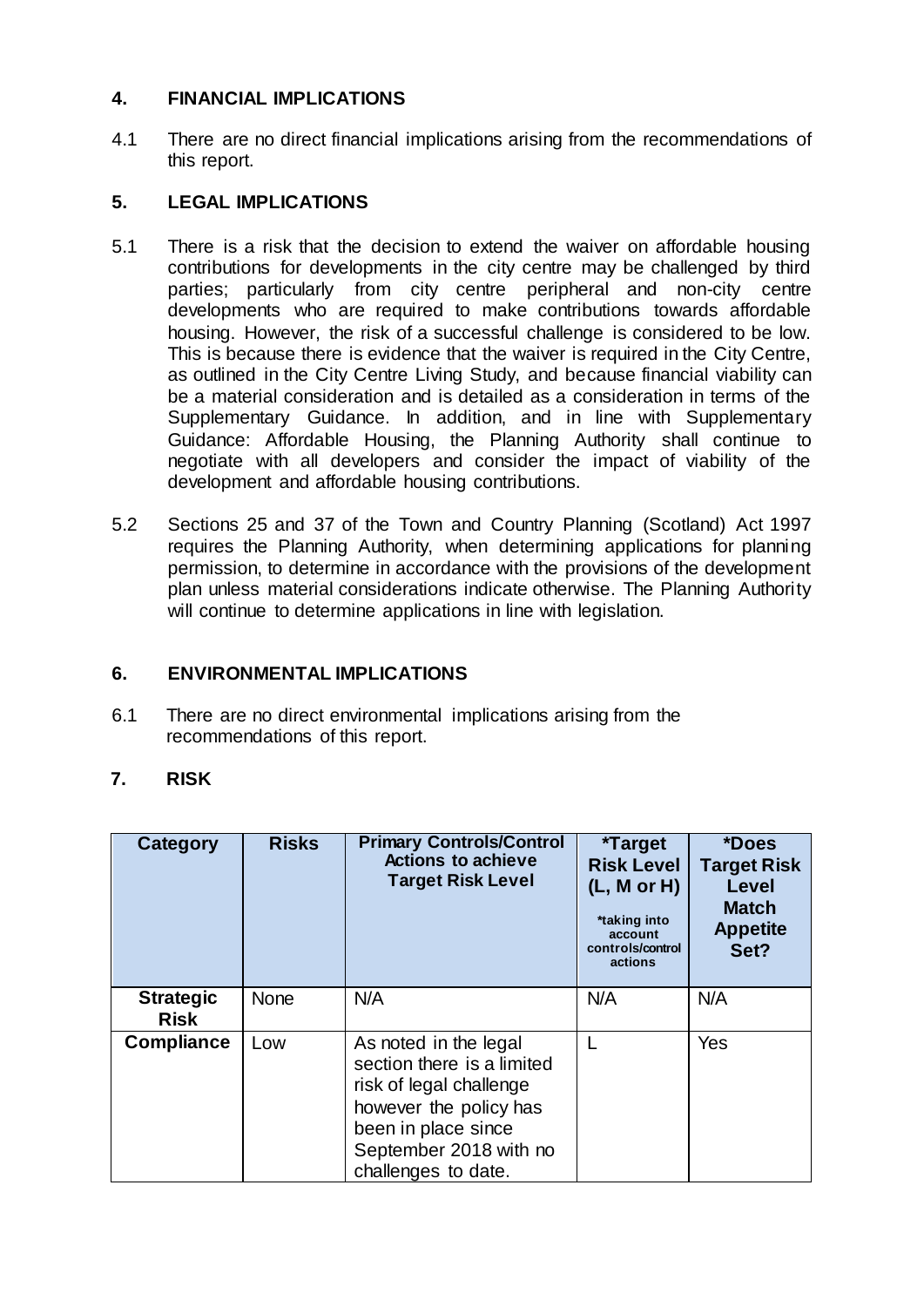| <b>Operational</b>  | <b>None</b> | N/A | N/A | N/A |
|---------------------|-------------|-----|-----|-----|
| <b>Financial</b>    | <b>None</b> | N/A | N/A | N/A |
| <b>Reputational</b> | <b>None</b> | N/A | N/A | N/A |
| Environment         | <b>None</b> | N/A | N/A | N/A |
| / Climate           |             |     |     |     |

# **8. OUTCOMES**

| <b>COUNCIL DELIVERY PLAN</b>                                                                                                                                                         |                                                                                                                                                                                                                                                                                                                                                                  |  |
|--------------------------------------------------------------------------------------------------------------------------------------------------------------------------------------|------------------------------------------------------------------------------------------------------------------------------------------------------------------------------------------------------------------------------------------------------------------------------------------------------------------------------------------------------------------|--|
|                                                                                                                                                                                      | <b>Impact of Report</b>                                                                                                                                                                                                                                                                                                                                          |  |
| <b>Aberdeen City Council</b><br><b>Policy Statement</b>                                                                                                                              | The proposals in this report will help to deliver CCMP<br>objectives:                                                                                                                                                                                                                                                                                            |  |
| <b>Policy Statement 4</b><br>(Economy) - Increase city<br>centre footfall through<br>delivery of the City Centre<br>Masterplan including the<br>redesigned Union Terrace<br>Gardens. | • Changing perceptions - Promoting the view of<br>Aberdeen city centre as an energetic, inclusive and<br>fascinating place where people will want to live, work<br>and visit.<br><b>Made</b><br>in Aberdeen - Building<br>local<br>on<br>distinctiveness<br>and maximising<br>local<br>business<br>opportunities. This supports inclusive<br>economic<br>growth. |  |
|                                                                                                                                                                                      | This supports inclusive economic growth.                                                                                                                                                                                                                                                                                                                         |  |
|                                                                                                                                                                                      | <b>Aberdeen City Local Outcome Improvement Plan</b>                                                                                                                                                                                                                                                                                                              |  |
| Prosperous Economy<br><b>Stretch Outcomes</b>                                                                                                                                        | The proposals in this report will help to deliver LOIP<br>objectives:                                                                                                                                                                                                                                                                                            |  |
|                                                                                                                                                                                      | <b>Stretch Outcome</b><br>1. No one will suffer due to poverty by 2026<br><b>Key Driver</b><br>1.2 Ensure those experiencing in-work poverty have<br>access to all appropriate benefits.<br>The promotion of city centre living will provide more<br>housing choice in Aberdeen that will help people to<br>be supported to live as independently as possible.   |  |
| Prosperous People Stretch<br>Outcomes                                                                                                                                                | The proposals in this report will help to deliver LOIP<br>objectives:<br><b>Stretch Outcome</b><br>5. 90% of Children and young people will report that<br>their experiences of mental health and wellbeing<br>have been listened to by 2026. This is reflected in                                                                                               |  |
|                                                                                                                                                                                      | interactions, activities, supports and services.<br><b>Key Driver</b><br>5.1 Improving timely access to support.                                                                                                                                                                                                                                                 |  |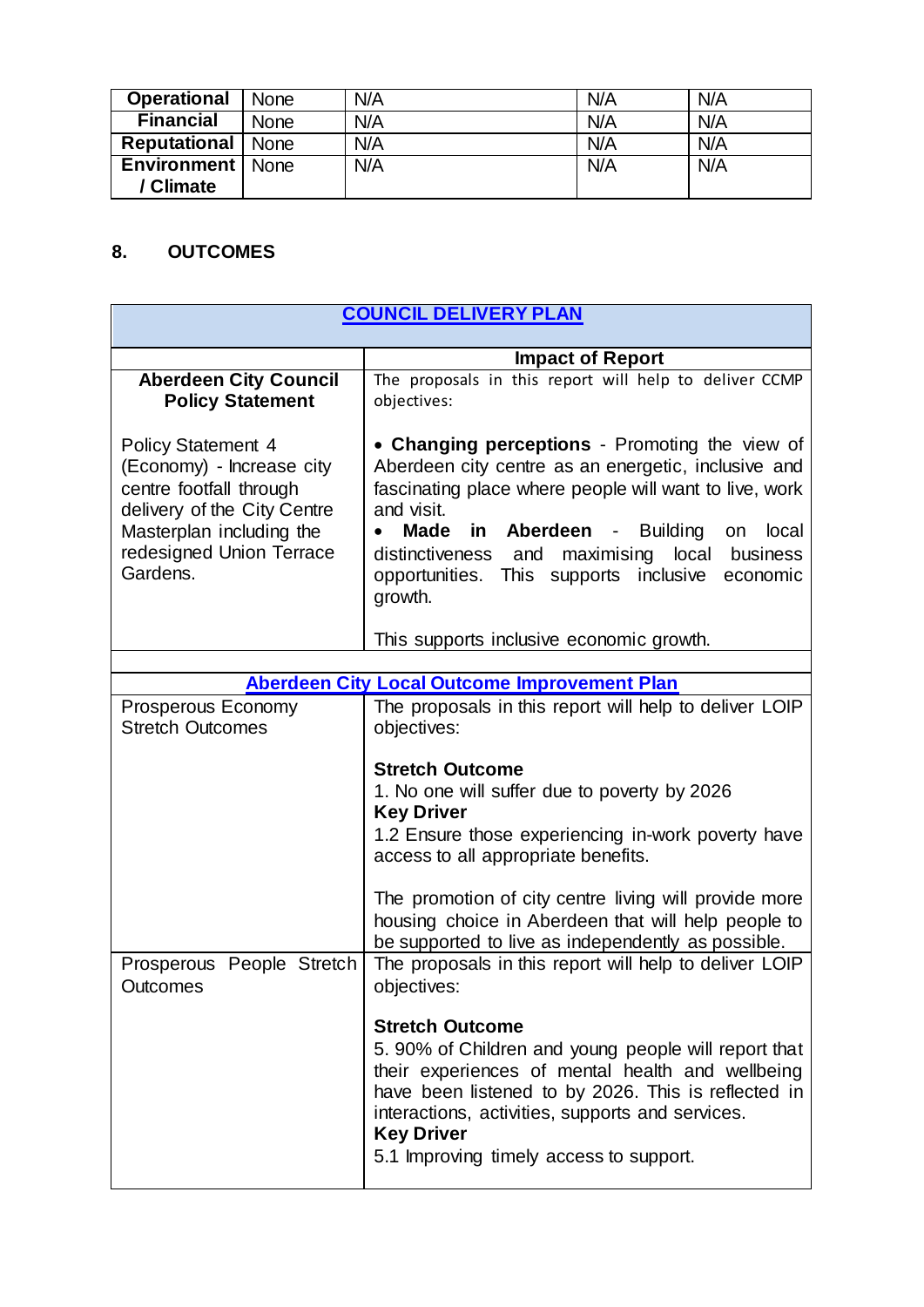| The promotion of city centre living will provide more<br>housing choice in Aberdeen that will help people to<br>be supported to live as independently as possible.                                                                               |  |
|--------------------------------------------------------------------------------------------------------------------------------------------------------------------------------------------------------------------------------------------------|--|
| The proposals in this report will help to deliver LOIP<br>Place Stretch<br>objectives:                                                                                                                                                           |  |
| <b>Stretch Outcome</b>                                                                                                                                                                                                                           |  |
| 14. Increase sustainable travel: 38% of people<br>walking and 5% of people cycling as main mode of<br>travel by 2026                                                                                                                             |  |
| The promotion of city centre living will provide more<br>housing choice in Aberdeen that will help people to<br>be supported to live as independently as possible.                                                                               |  |
|                                                                                                                                                                                                                                                  |  |
| The proposals in this report will help to deliver CCMP<br>objectives:                                                                                                                                                                            |  |
| • Changing perceptions - Promoting the view of<br>Aberdeen city centre as an energetic, inclusive and<br>fascinating place where people will want to live, work<br>and visit.<br>Made in Aberdeen - Building<br>on<br>local<br>distinctiveness a |  |
|                                                                                                                                                                                                                                                  |  |

## **9. IMPACT ASSESSMENTS**

| <b>Assessment</b>                                  | <b>Outcome</b>                            |
|----------------------------------------------------|-------------------------------------------|
| <b>Integrated Impact</b><br><b>Assessment</b>      | Integrated Impact Assessment not required |
| <b>Data Protection Impact</b><br><b>Assessment</b> | Not required                              |
| Other                                              | Not required                              |

#### **10. BACKGROUND PAPERS**

10.1 PLA/20/100 - Review of Two-Year Waiver on Affordable Housing in the City **Centre** 

## **11. APPENDICES**

None

## **12. REPORT AUTHOR CONTACT DETAILS**

| Name  | David Dunne                                       |
|-------|---------------------------------------------------|
| Title | Interim Chief Officer of Strategic Place Planning |